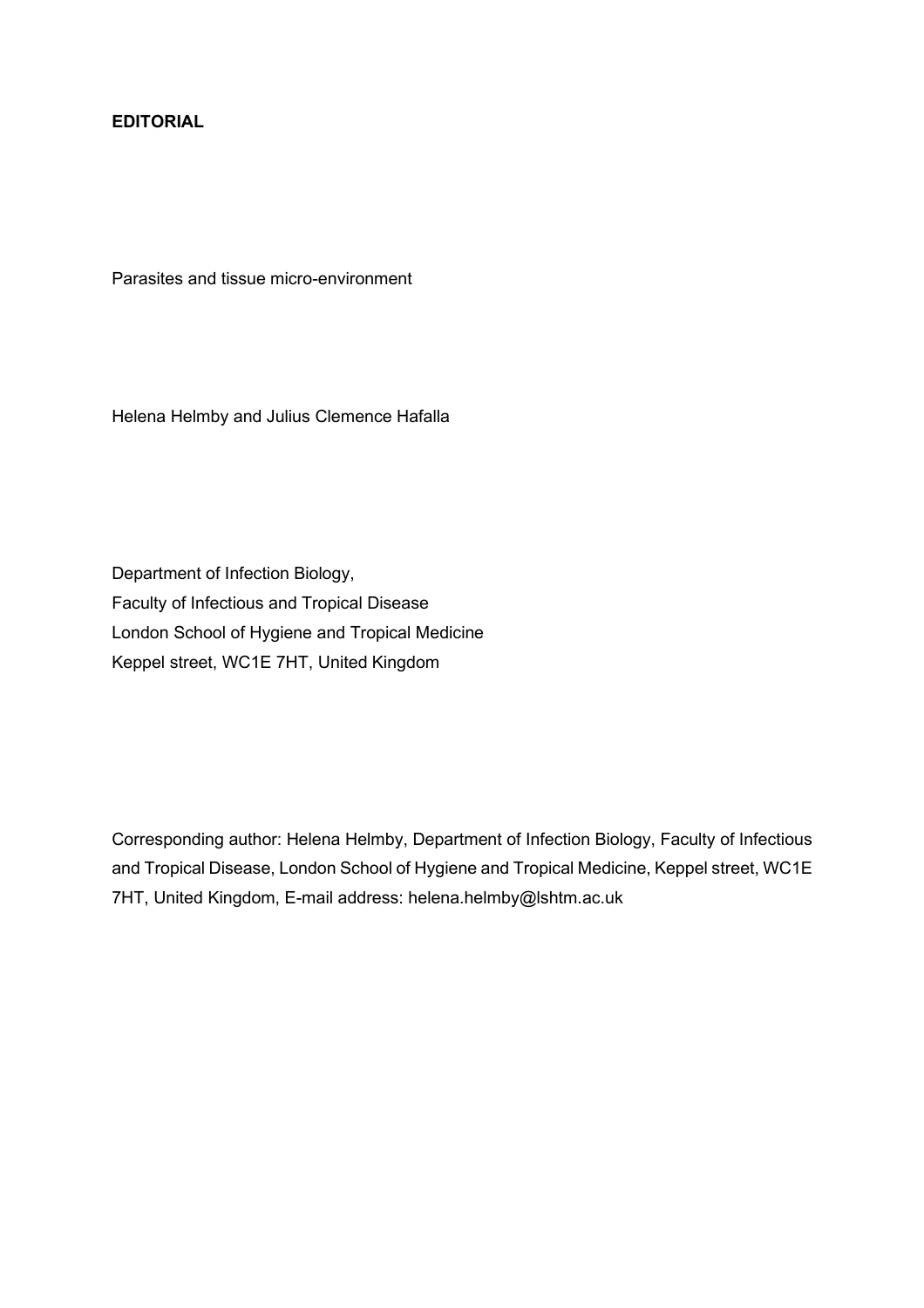Human parasitic diseases cause hundreds of thousands of deaths per year, in addition to the significant morbidity and socioeconomic suffering experienced by millions of people worldwide. The development of vaccines and new treatments has been impeded by a lack of basic understanding of the infection and survival mechanisms utilised by parasites. Most parasites have multifaceted life cycles with numerous morphological stages that infect discrete host cell types and tissues. This enormous variety of life cycles and tissue niches result in even greater diversity in the host immune response, targeting not only the different types of parasitic organisms but also the different life cycle stages of the same species within the mammalian host. Parasitic organisms have evolved together with the mammalian immune system over many millennia and hence have become remarkably efficient modulators of host immunity in order to promote their own survival. Indeed, the multiplicity of developmental stages, combined with distinct tissue tropisms, and the ensuing elaborate mechanisms of immune evasion, vastly compound the complexity of host–parasite interactions.

In this special issue of Parasite Immunology, we have brought together a series of reviews on our current knowledge of the intimate interactions between the parasite and the tissue microenvironment. Focusing on several parasitic infections, these reviews highlight the complex interactions between parasites and the host immune response in tissues, both in terms of achieving protection against infection as well as protecting tissue integrity.

Despite recent successes in global control programmes, malaria continues to be a devastating disease worldwide, with hundreds of millions of cases and hundreds of thousands of deaths per year. The life cycle of *Plasmodium* within its mammalian host is extraordinarily complex, with both extracellular and intracellular life stages moving between different tissues. Preerythrocytic stage infection occurs though the inoculation of sporozoites into the skin by a mosquito vector; the sporozoites migrate to the liver and infect hepatocytes, where they multiply rapidly into exo-erythrocytic forms. Parasites egress from hepatocytes as merozoites, which infect red blood cells (RBCs) and initiate blood-stage infection. The merozoites then multiply inside RBCs, which rupture to release new merozoites that infect further RBCs in cyclic intervals. All the symptoms of malaria such as fever, anaemia and splenomegaly occur during this stage, as the parasites repeatedly infect RBCs. Two reviews on immune responses to malaria parasites are included in this special issue. **Abuga et al** <sup>1</sup> emphasize early work in animal models with radiation-attenuated sporozoites. which has become the basis of current whole sporozoite strategies (expanding to genetically attenuated parasites, and chemoprophylaxis and sporozoites) and sub-unit vaccines (including RTS,S – the most advanced malaria vaccine candidate to date). The authors summarise current knowledge in rodent models and humans of both innate and adaptive immune responses induced against both the sporozoite and exo-erythrocytic forms, with particular reference to the relevant tissue niches of the skin and the liver. Following RTS,S vaccination, the quality of antibodies and their interactions with cellular mechanisms, correlate better with protection than just titres. It is conceivable that these antibodies act as early as when the parasites are in the skin. In the liver, patrolling resident memory CD8+ T cells offer first line responses and current research are focused in harnessing these cells for improved vaccines. Yui et al <sup>2</sup> focus on the malaria erythrocytic stage and discuss how the splenic microvasculature and peripheral blood vessels offer the interface of host-parasite interaction, and how these structures are severely altered during infection. The parasite itself contributes to modulating the host environment by expressing proteins – such as *P. falciparum* erythrocyte membrane protein 1 and rifins – that engage with host receptors, allowing for host evasion, or directly inhibition host responses. Importantly, exploiting the importance of the fine balance between pro-inflammatory and regulatory responses in protecting the host from severe disease will be crucial in developing novel strategies against malaria blood stage infections.

Given the complexity of host-parasite interactions at the tissue level, much basic research have been hampered by the lack of suitable technology and appropriate *in vitro* systems. In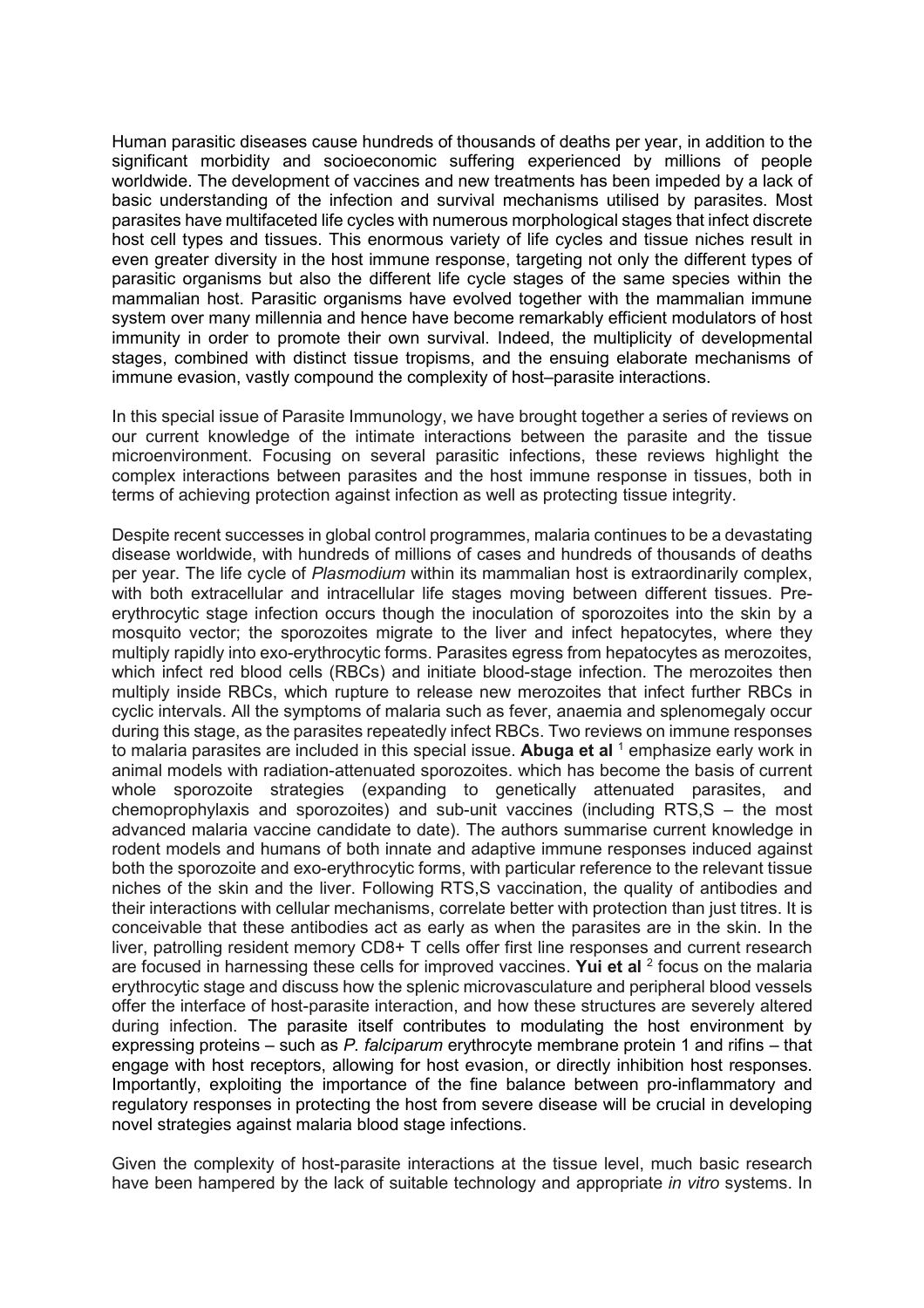this issue, **Hares et al** <sup>3</sup> consider recent developments in the use of 3D stem cell-derived enteroid models to investigate the interaction between enteric apicomplexan parasites and the intestinal epithelium. Enteroids are 3D tissue culture models generated from small intestinal stem cells cultured in a matrigel and growth factor medium. The resulting 3D structures contain intestinal crypts and villus domains enclosing a central lumen. Importantly, the enteroids contain a representative mixture of the differentiated cell types that make up the intestinal epithelium, including goblet cells, enteroendocrine cells, Paneth cells, tuft cells and enterocytes. The use of such organoid cultures have now resolved the mystery of species specificity of the sexual reproduction of *Toxoplasma gondii*, which only occurs in the feline small intestinal epithelium, and has now been demonstrated to be dependent on linoleic acid, which is present at high levels in the feline intestine. Moreover, the use of enteroids in *Cryptosporidium* research has now enabled researchers to complete the life cycle *in vitro* and gain much-needed new biological insight into the epithelial autonomous host defence system. Clearly, these new tissue model technologies will provide exciting new opportunities for the study of interactions between not only the intestinal epithelium and various pathogens, but also the importance of immune cells in these interactions, as well as the role of the commensal flora. Other recent technological advances include the development of real-time bioluminescence and fluorescence imaging methods, allowing for real-time tracking of parasites in live tissues. **Perez-Masliah et al** <sup>4</sup> discuss the additional benefits of using such technology in research on *Trypanosoma cruzi* (Chagas disease) host-pathogen interactions. The authors underscore the findings from *in vivo* imaging studies that the gastro-intestinal tract appears to be a universal site of continual parasite persistence in the chronically-infected host, where blood parasitemia is typically sub-patent; analysis at single cell resolution level also reveals that smooth muscle cells are the most frequent targets of the parasite in the colon. It is evident that the possibility of integrating these imaging methods with analyses of concomitant immune responses hold considerable promise for advancing our understanding of *T. cruzi*- host interactions.

Helminth infections are amongst the most common infections of humans and are notoriously chronic in nature, with some species of worms surviving within their host for many years and in some cases, even decades. In order to facilitate such long-term survival within an immunocompetent host, these organisms have developed sophisticated survival strategies, including the ability to modulate and manipulate our immune system. In this issue, **Mourão**  Dias Magalhães. et al <sup>5</sup> review the immune response generated against intestinal hookworm infection, with a particular focus on the immunomodulatory capacity of such organisms, as well as the prospect of a vaccine. Multiple studies aimed at understanding the immunomodulatory mechanisms of helminths have provided support for the ability of hookworms to modulate inflammation, thus allowing the exploration of the use of live parasitic worms, worm secretions, and worm-derived synthetic molecules to treat various allergic, inflammatory, autoimmune and metabolic diseases. Finally, not only does different genera and phyla of parasites evoke distinct types of localised immune responses, but diverse species of the same genus can also generate substantial disparities in the host response even within similar tissue niche. In this issue, **Llanwarne et al** <sup>6</sup> highlight some of the key differences in the host response to the two major species that cause intestinal schistosomiasis, *Schistosoma japonicum* and *S. mansoni*. The majority of immunoepidemiological and experimental work on intestinal schistosomiasis have historically been conducted using *S. mansoni*, with little attention given to *S. japonicum*, despite the latter being widely regarded as the more pathogenic species. In schistosomiasis, the key pathogenic agent is the egg that gets trapped in tissues, eliciting strong immune activation and granulomatous responses. Not only is the egg production rate substantially higher in *S. japonicum* than in *S. mansoni*, resulting in faster development of pathology, but the composition of the granulomatous response is also remarkably dissimilar, with a more prominent infiltration of neutrophils in the *S. japonicum* granuloma. A closer inspection of the available data show that multiple understated differences in both cytokine and chemokine responses already at the initiation phase of the response subsequently impact downstream effectors, such as cellular recruitment. These